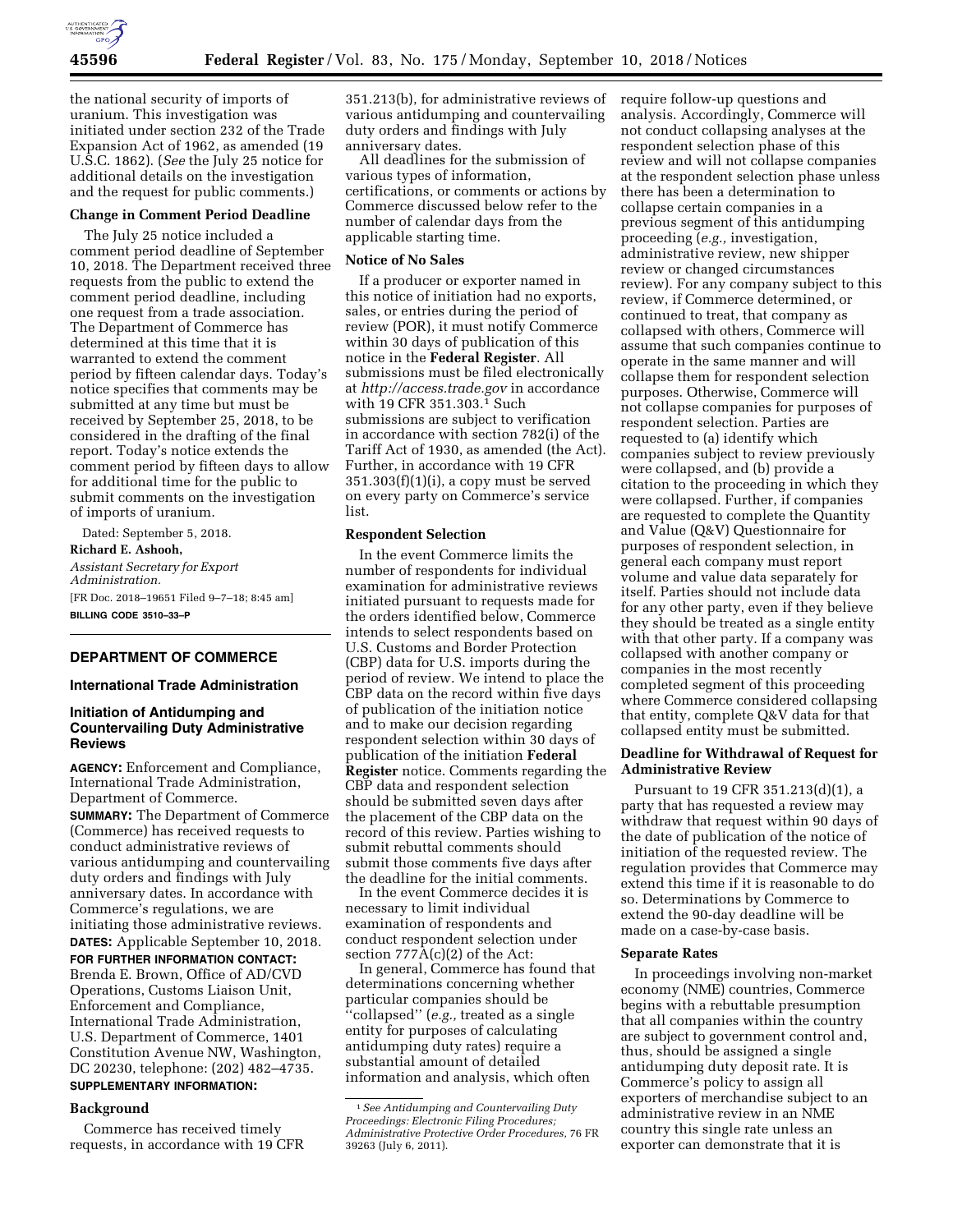sufficiently independent so as to be entitled to a separate rate.

To establish whether a firm is sufficiently independent from government control of its export activities to be entitled to a separate rate, Commerce analyzes each entity exporting the subject merchandise. In accordance with the separate rates criteria, Commerce assigns separate rates to companies in NME cases only if respondents can demonstrate the absence of both *de jure* and *de facto*  government control over export activities.

All firms listed below that wish to qualify for separate rate status in the administrative reviews involving NME countries must complete, as appropriate, either a separate rate application or certification, as described below. For these administrative reviews, in order to demonstrate separate rate eligibility, Commerce requires entities for whom a review was requested, that were assigned a separate rate in the most recent segment of this proceeding in which they participated, to certify that they continue to meet the criteria for obtaining a separate rate. The Separate Rate Certification form will be available on Commerce's website at *[http://enforcement.trade.gov/nme/nme](http://enforcement.trade.gov/nme/nme-sep-rate.html)[sep-rate.html](http://enforcement.trade.gov/nme/nme-sep-rate.html)* on the date of publication

of this **Federal Register** notice. In responding to the certification, please follow the ''Instructions for Filing the Certification'' in the Separate Rate Certification. Separate Rate Certifications are due to Commerce no later than 30 calendar days after publication of this **Federal Register**  notice. The deadline and requirement for submitting a Certification applies equally to NME-owned firms, wholly foreign-owned firms, and foreign sellers who purchase and export subject merchandise to the United States.

Entities that currently do not have a separate rate from a completed segment of the proceeding 2 should timely file a Separate Rate Application to demonstrate eligibility for a separate rate in this proceeding. In addition, companies that received a separate rate in a completed segment of the proceeding that have subsequently made changes, including, but not limited to, changes to corporate structure, acquisitions of new companies or facilities, or changes to their official company name,<sup>3</sup> should timely file a Separate Rate Application to demonstrate eligibility for a separate rate in this proceeding. The Separate Rate Status Application will be available on Commerce's website at *[http://enforcement.trade.gov/nme/nme-](http://enforcement.trade.gov/nme/nme-sep-rate.html)*

*[sep-rate.html](http://enforcement.trade.gov/nme/nme-sep-rate.html)* on the date of publication of this **Federal Register** notice. In responding to the Separate Rate Status Application, refer to the instructions contained in the application. Separate Rate Status Applications are due to Commerce no later than 30 calendar days of publication of this **Federal Register** notice. The deadline and requirement for submitting a Separate Rate Status Application applies equally to NME-owned firms, wholly foreignowned firms, and foreign sellers that purchase and export subject merchandise to the United States.

For exporters and producers who submit a separate-rate status application or certification and subsequently are selected as mandatory respondents, these exporters and producers will no longer be eligible for separate rate status unless they respond to all parts of the questionnaire as mandatory respondents.

# **Initiation of Reviews**

In accordance with 19 CFR  $351.221(c)(1)(i)$ , we are initiating administrative reviews of the following antidumping and countervailing duty orders and findings. We intend to issue the final results of these reviews not later than July 31, 2019.

|                                                                                                                                                                                                              | Period to be reviewed |
|--------------------------------------------------------------------------------------------------------------------------------------------------------------------------------------------------------------|-----------------------|
| <b>Antidumping Duty Proceedings</b>                                                                                                                                                                          |                       |
| Atlantis International Services Company Ltd<br><b>JSW Coated Products Limited</b><br><b>JSW Steel Ltd</b>                                                                                                    | 7/1/17-6/30/18        |
| Uttam Galva Steels, Netherlands, B.V.<br>Uttam Galva Steels (BVI) Limited<br>Uttam Galva Steels Limited<br>Uttam Value Steels Limited                                                                        |                       |
| Ester Industries Limited<br>Garware Polyester Ltd.<br>Jindal Poly Films Ltd (India)<br>MTZ Polyesters Ltd.<br>Polyplex Corporation Ltd.<br><b>SRF</b> Limited of India<br>Uflex Ltd.<br>Vacmet India Limited | 7/1/17-6/30/18        |
|                                                                                                                                                                                                              | 11/14/16-4/30/18      |
| Evraz Palini e Bertoli SpA<br>Agritalia S.r.L.<br>Francesco Tamma S.p.A.<br>Ghigi Industria Agroalimentare in San Clemente S.r.L.<br>Ghigi 1870 S.p.A.                                                       | 7/1/17-6/30/18        |
| Industria Alimentare Colavita S.p.A.<br>La Molisana S.p.A.<br>Pasta Zara S.p.A.<br>Tesa SrL                                                                                                                  |                       |
|                                                                                                                                                                                                              | 7/1/17-6/30/18        |

2Such entities include entities that have not participated in the proceeding, entities that were preliminarily granted a separate rate in any currently incomplete segment of the proceeding (*e.g.,* an ongoing administrative review, new

shipper review, *etc.*) and entities that lost their separate rate in the most recently completed segment of the proceeding in which they participated.

<sup>3</sup>Only changes to the official company name, rather than trade names, need to be addressed via a Separate Rate Application. Information regarding new trade names may be submitted via a Separate Rate Certification.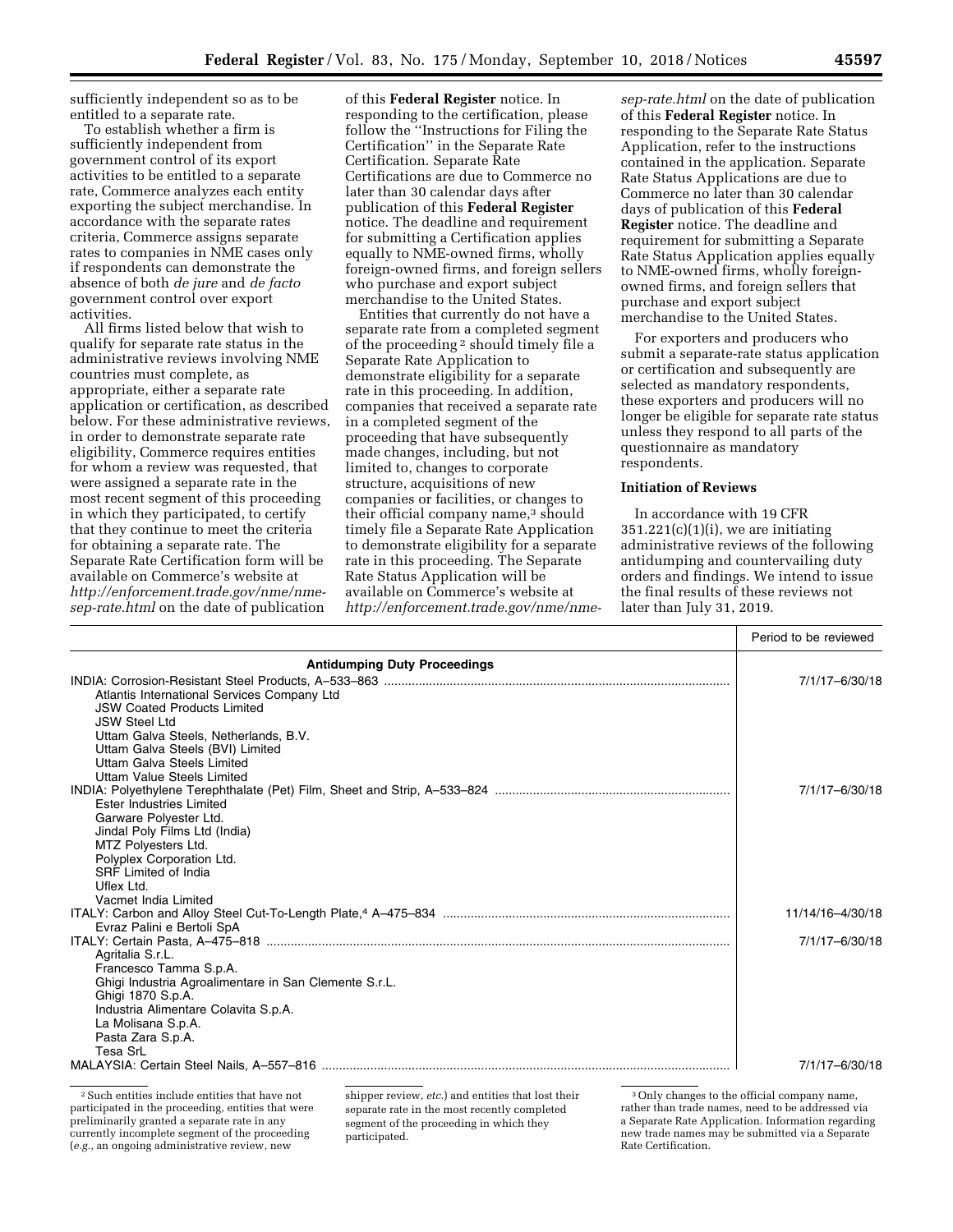Ξ

|                                                                                           | Period to be reviewed |
|-------------------------------------------------------------------------------------------|-----------------------|
| Astrotech Steels Private Limited                                                          |                       |
| Caribbean International Co Ltd.                                                           |                       |
| Chia Pao Metal Co., Ltd.                                                                  |                       |
| Inmax Industries Sdn. Bhd.<br>Inmax Sdn. Bhd.                                             |                       |
| Jinhai Hardware Co. Ltd.                                                                  |                       |
| Region System Sdn. Bhd.                                                                   |                       |
| Region International Co. Ltd.                                                             |                       |
| Tag Fasteners Sdn. Bhd.                                                                   | 7/1/17-6/30/18        |
| Al Kiyumi Global LLC                                                                      |                       |
| Astrotech Steels Private Ltd.                                                             |                       |
| Geekay Wires Limited                                                                      |                       |
| <b>Oman Fasteners LLC</b>                                                                 | 7/1/17-6/30/18        |
| Ahri International                                                                        |                       |
| Aironware Enterprise (China) Ltd.                                                         |                       |
| Ansing Fasteners Co., Ltd.                                                                |                       |
| Ansing Rich Tech & Trade Co. Ltd.                                                         |                       |
| Astrotech Steels Private Limited<br>Baoding Jieboshun Trading Corp. Ltd.                  |                       |
| Beijing Catic Industry Ltd.                                                               |                       |
| Beijing Jin Heung Co. Ltd.                                                                |                       |
| Beijing Qin Li Jeff Trading Co., Ltd.                                                     |                       |
| Bestbond International Limited<br>Bipex Co., Ltd.                                         |                       |
| Bolung International Trading Co., Ltd.                                                    |                       |
| Cana (Rizhao) Hardware Co. Ltd.                                                           |                       |
| Canaxy Asia Inc.                                                                          |                       |
| Cangzhou Nandagang Guotai Hardware Products Co., Ltd.<br>Caribbean International Co. Ltd. |                       |
| China Dinghao Co., Ltd.                                                                   |                       |
| China Staple Enterprise Co. Ltd.                                                          |                       |
| Chinatrans International Ltd.                                                             |                       |
| Chongqing Welluck Trading Co. Ltd.<br>CKX Co. Ltd.                                        |                       |
| Crelux International Co. Ltd.                                                             |                       |
| Daejin Steel Co., Ltd.                                                                    |                       |
| Daejin Co., Ltd.                                                                          |                       |
| Dezhou Hualude Hardware Products Co., Ltd.                                                |                       |
| Dong E Fuqiang Metal Products Co. Ltd.<br>Dong Yang Diecasting Co., Ltd.                  |                       |
| Duo-Fast Korea Co., Ltd. <sup>5</sup>                                                     |                       |
| ECI Taiwan Co., Ltd.                                                                      |                       |
| Eco Steel Co., Ltd.                                                                       |                       |
| Eco-Friendly Floor Ltd.<br>Ejem Brothers Limited                                          |                       |
| England Rich Group (China) Ltd.                                                           |                       |
| Expeditors Korea Ltd.                                                                     |                       |
| Faithful Engineering Products Co. Ltd.                                                    |                       |
| Fastgrow International Co.<br>General Merchandise Consolidators Inc.                      |                       |
| Glovis America                                                                            |                       |
| Guangdong Meite Mechanical Co., Ltd.                                                      |                       |
| Guangdong TC Meite Intelligent Tool Co., Ltd.                                             |                       |
| Hanmi Staple Co., Ltd.                                                                    |                       |
| Hanon Systems<br>Hebei Minmetals Co., Ltd.                                                |                       |
| Hebei Cangzhou New Century Foreign Trade Co., Ltd.                                        |                       |
| Hebei Tinlin Metal Products Co., Ltd.                                                     |                       |
| Heilongjiang Linke Wooden Products Co., Ltd.                                              |                       |
| Hebei Tuohua Metal Products Co., Ltd.<br>Hengtuo Metal Products Co Ltd                    |                       |
| Hi-Sharp Industrial Co., Ltd.                                                             |                       |
| Hong Kong Hong Xing Da Trading Co. Ltd.                                                   |                       |
| Hongyi Hardware Products Co., Ltd.                                                        |                       |
| Huanghua Yingjin Hardware Products Co., Ltd.<br>Inmax Industries Sdn. Bhd.                |                       |
| Inmax Sdn. Bhd.                                                                           |                       |
| Integral Building Products Inc.                                                           |                       |
| Je-il Wire Production Co., Ltd.                                                           |                       |
| Jeil Tacker Co. Ltd.                                                                      |                       |
| Je-II Wire Production Co., Ltd.<br>Jiaxing Slk Import & Export Co., Ltd.                  |                       |
|                                                                                           |                       |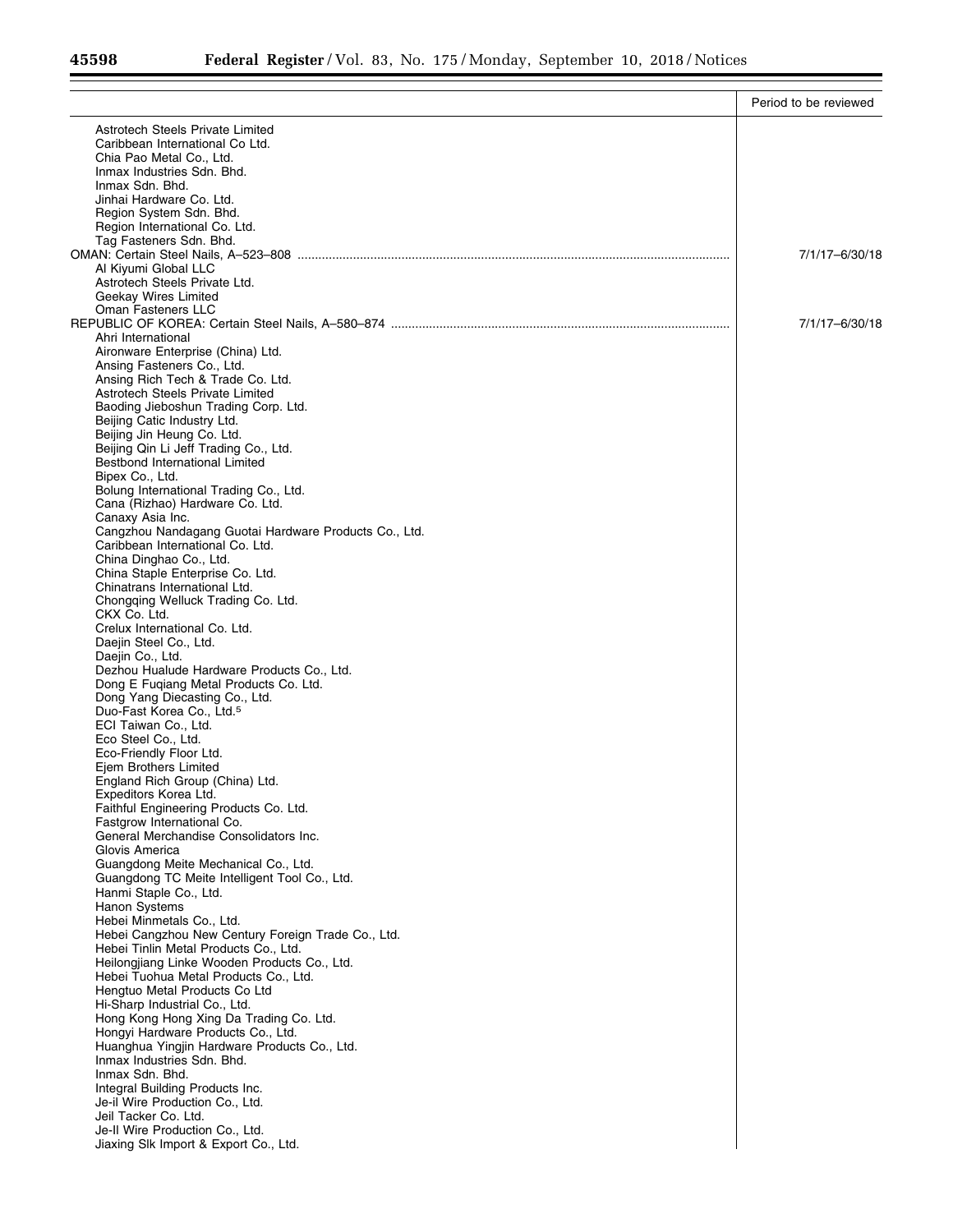|                                                                                                     | Period to be reviewed |
|-----------------------------------------------------------------------------------------------------|-----------------------|
| Jinhai Hardware Co., Ltd.                                                                           |                       |
| Jinheung Steel Corporation <sup>6</sup>                                                             |                       |
| Jinkaiyi International Industry Co.                                                                 |                       |
| Jinsco International Corp. <sup>7</sup><br>Konad Co., Ltd.                                          |                       |
| Koram Inc.                                                                                          |                       |
| Koram Steel Co., Ltd.                                                                               |                       |
| Korea Wire Co., Ltd.                                                                                |                       |
| Kuehne Nagel Ltd.                                                                                   |                       |
| Leling Taishan Artificial Turf Industry<br>Liaocheng Minghui Hardware Products                      |                       |
| Linyi Flying Arrow Imp. & Exp. Ltd.                                                                 |                       |
| Max Co., Ltd.                                                                                       |                       |
| Mingguang Ruifeng Hardware Products Co., Ltd.                                                       |                       |
| Nailtech Co. Ltd.<br>Nanjing Caiging Hardware Co., Ltd.                                             |                       |
| Neo Gls                                                                                             |                       |
| <b>Nexen Corporation</b>                                                                            |                       |
| Nexen L&C Corp.                                                                                     |                       |
| OEC World Wide Korea Co. Ltd.<br><b>Oman Fasteners LLC</b>                                          |                       |
| Overseas Distribution Services Inc.                                                                 |                       |
| Overseas International Steel Industry                                                               |                       |
| Pantainer (H.K.) Limited                                                                            |                       |
| Peace Industries, Ltd.<br>Promising Way (Hong Kong) Limited                                         |                       |
| Qingdao Cheshire Trading Co. Ltd.                                                                   |                       |
| Qingdao D&L Group Ltd.                                                                              |                       |
| Qingdao Hongyuan Nail Industry Co. Ltd.                                                             |                       |
| Qingdao JCD Machinery Co., Ltd.<br>Qingdao Jisco Co., Ltd.                                          |                       |
| Qingdao Master Metal Products Co. Ltd.                                                              |                       |
| Qingdao Meijialucky Industry and Commerce Co., Ltd.                                                 |                       |
| Qingdao Mst Industry and Commerce Co., Ltd.                                                         |                       |
| Qingdao Rainbow Bird Metal Products Co., Ltd.<br>Qingdao Top Steel Industrial Co., Ltd.             |                       |
| Qingdao Tiger Hardware Co., Ltd.                                                                    |                       |
| Rise Time Industrial Co. Ltd.                                                                       |                       |
| Sam Un Co. Ltd.                                                                                     |                       |
| SDC International AUST. PTY Ltd.<br>Shandong Dinglong Imp. & Exp. Co. Ltd.                          |                       |
| Shandong Liaocheng Minghua Metal PR                                                                 |                       |
| Shandong Oriental Cherry Hardware Import & Export Co., Ltd.                                         |                       |
| Shandong Oriental Cherry Hardware Group Co. Ltd.                                                    |                       |
| Shandong Qingyun Hongyi Hardware Products Co., Ltd.<br>Shanghai Haoray International Trade Co. Ltd. |                       |
| Shanghai Lucky Angle Handicraft & Gift Co., Ltd.                                                    |                       |
| Shanghai Jade Shuttle Hardware Tools Co., Ltd.                                                      |                       |
| Shanghai Pinnacle International Trading Co., Ltd.                                                   |                       |
| Shanghai Zoonlion Industrial Co., Ltd.<br>Shanxi Fasteners & Hardware Products Co., Ltd.            |                       |
| Shanxi Hairui Trade Co., Ltd.                                                                       |                       |
| Shanxi Pioneer Hardware Industry Co., Ltd.                                                          |                       |
| Shanxi Tianli Industries Co., Ltd.                                                                  |                       |
| Sherilee                                                                                            |                       |
| Shijiazhuang Shuangjian Tools Co. Ltd.<br>Shijiazhuang Tops Hardware Manufacturing Co., Ltd.        |                       |
| S-Mart (Tianjin) Technology Development Co., Ltd.                                                   |                       |
| Smile Industries Ltd.                                                                               |                       |
| Speedmark International Ltd.<br>Suntec Industries Co., Ltd.                                         |                       |
| T.H.I. Group Ltd.                                                                                   |                       |
| The Stanley Works (Langfang) Fastening System Co., Ltd.                                             |                       |
| Tianjin Bluekin Industries Limited                                                                  |                       |
| Tianjin Coways Metal Products Co.                                                                   |                       |
| Tianjin Consol International Co., Ltd.<br>Tianjin Fulida Supply Co. Ltd.                            |                       |
| Tianjin Huixinshangmao Co. Ltd.                                                                     |                       |
| Tianjin Hweschun Fasteners Manufacturing Co. Ltd.                                                   |                       |
| Tianjin Jinchi Metal Products Co., Ltd.                                                             |                       |
| Tianjin Jinzhuang Hardware Factory<br>Tianjin Long Sheng Tai                                        |                       |
| Tianjin Lianda Group Co., Ltd.                                                                      |                       |
| Tianjin Liweitian Metal Technology                                                                  |                       |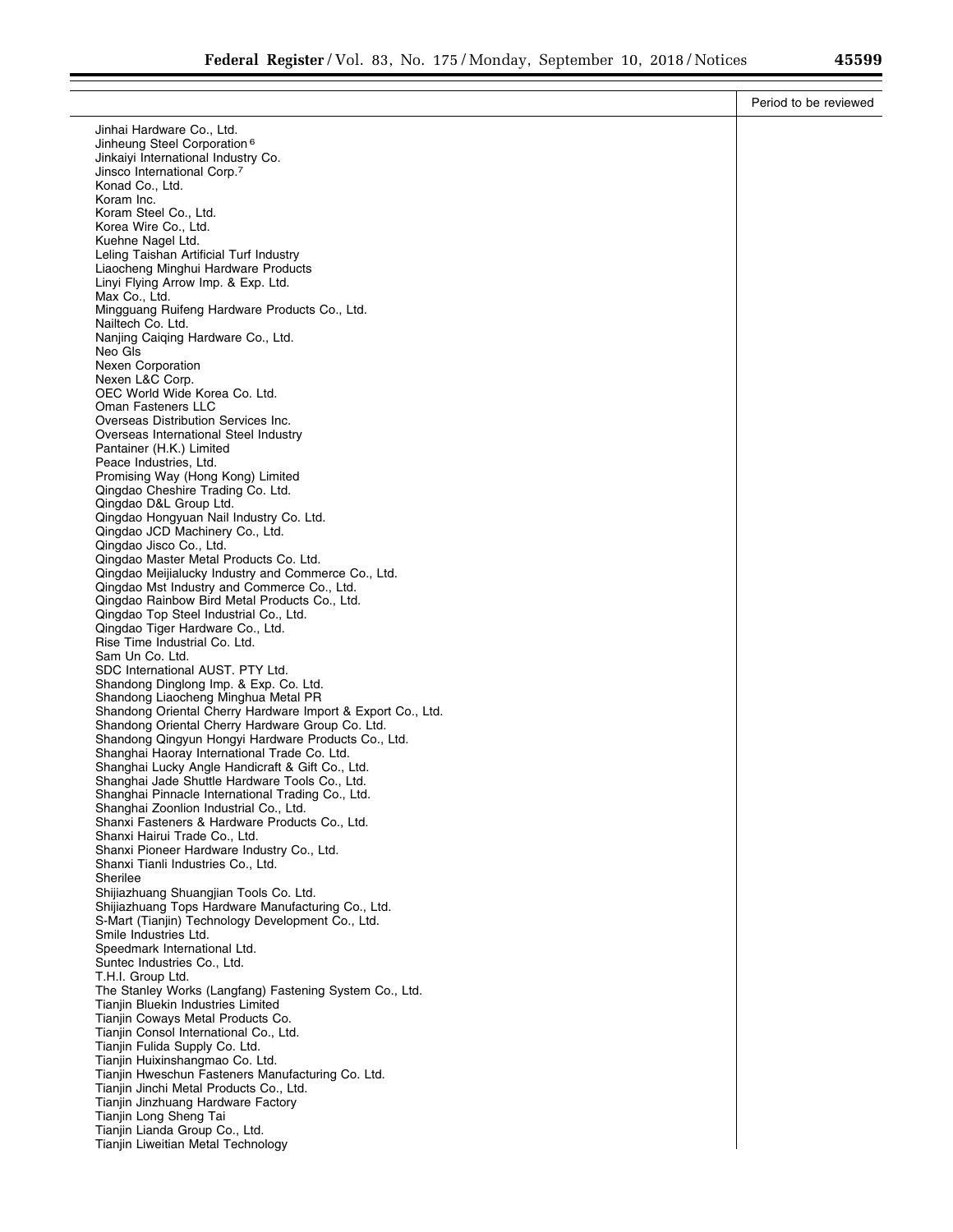|                                                                                | Period to be reviewed |
|--------------------------------------------------------------------------------|-----------------------|
| Tianjin M&C Electronics Co., Ltd.                                              |                       |
| Tianjin Universal Machinery Imp. & Exp.                                        |                       |
| Tianjin Zehui Hardware Co. Ltd.                                                |                       |
| Tianjin Zhonglian Metals Ware Co. Ltd.<br>Tianjin Zhonglian Times Technology   |                       |
| Toyo Boeki Co. Ltd.                                                            |                       |
| Trim International Inc.                                                        |                       |
| Unicorn (Tianjin) Fasteners Co., Ltd.                                          |                       |
| <b>W&amp;K Corporation Limited</b><br>Weifang Wenhe Pneumatic Tools Co., Ltd.  |                       |
| Wire Products Manufacturing Co., Ltd.                                          |                       |
| Wulian Zhanpeng Metals Co., Ltd.                                               |                       |
| Xi'an Metals and Minerals Imp. Exp. Co., Ltd.                                  |                       |
| Xinjiayuan International Trade Co.<br>Xuzhou CIP International Group Co., Ltd. |                       |
| Xinjiayuan Trading Co., Limited                                                |                       |
| Youngwoo Fasteners Co., Ltd.                                                   |                       |
| Youngwoo (Cangzhoue) Fasteners Co., Ltd.                                       |                       |
| You-One Fastening Systems<br>Yumark Enterprises Corp.                          |                       |
| Zhaoging Harvest Nails Co. Ltd.                                                |                       |
|                                                                                | 7/1/17-6/30/18        |
| Anjeon Tech Co., Ltd.                                                          |                       |
| Benion Corp.<br>Dongbu Steel, Co., Ltd.                                        |                       |
| Dongbu Incheon Steel Co., Ltd.                                                 |                       |
| Dongkuk Steel Mill Co., Ltd.                                                   |                       |
| GS Global Corp.                                                                |                       |
| <b>Hyosung Corporation</b>                                                     |                       |
| Hyundai Steel Company<br>Kima Steel Corporation Ltd.                           |                       |
| Mitsubishi Corp. (Korea) Ltd.                                                  |                       |
| <b>POSCO</b>                                                                   |                       |
| POSCO Coated & Color Steel Co., Ltd.                                           |                       |
| POSCO Daewoo Corporation<br>Samsung C & T Corporation                          |                       |
| SeAH Coated Metal Corporation                                                  |                       |
| Young Steel Co., Ltd.                                                          |                       |
|                                                                                | 7/1/17-6/30/18        |
| Airlift Trans Oceanic PVT LTD.<br>CS Song Thuy                                 |                       |
| Jinhai Hardware Co., Ltd.                                                      |                       |
| Le Phuong Trading Import Export                                                |                       |
| Long Nguyen Trading & Service Co., Ltd.                                        |                       |
| Orient Express Container Co., Ltd.<br>Region Industries Co., Ltd.              |                       |
| Rich State Inc.                                                                |                       |
| Sam Hwan Vina Co., Ltd.                                                        |                       |
| Thai Bao Im-Ex Corporation Company                                             |                       |
| Truong Vinh Ltd.<br>United Nail Products Co. Ltd.                              |                       |
|                                                                                | 7/1/17-6/30/18        |
| All Precision Co., Ltd.                                                        |                       |
| Aplus Pneumatic Corp.                                                          |                       |
| Astrotech Steels Private Ltd.<br><b>Basso Industry Corporation</b>             |                       |
| Bonuts Hardware Logistic Co.                                                   |                       |
| Chen Yu-Lan                                                                    |                       |
| Challenge Industrial Co., Ltd.                                                 |                       |
| Cheng Ch International Co. Ltd.<br>Chia Pao Metal Co. Ltd.                     |                       |
| Chite Enterprises Co., Ltd.                                                    |                       |
| Concord Int's Engineer Ing & Trading                                           |                       |
| Crown Run Industrial Corp.                                                     |                       |
| Daejin Steel Company Ltd.<br>Dragon Iron Factory Co., Ltd.                     |                       |
| Easylink Industrial Co., Ltd.                                                  |                       |
| ECI Taiwan Co., Ltd.                                                           |                       |
| Encore Green Co., Ltd.                                                         |                       |
| Faithful Engineering Products Co. Ltd.<br>Fastenal Asia Pacific Ltd.           |                       |
| Four Winds Corporation                                                         |                       |
| Fujian Xinhong Mech. & Elec. Co., Ltd.                                         |                       |
| Fuzhou Royal Floor Co., Ltd.                                                   |                       |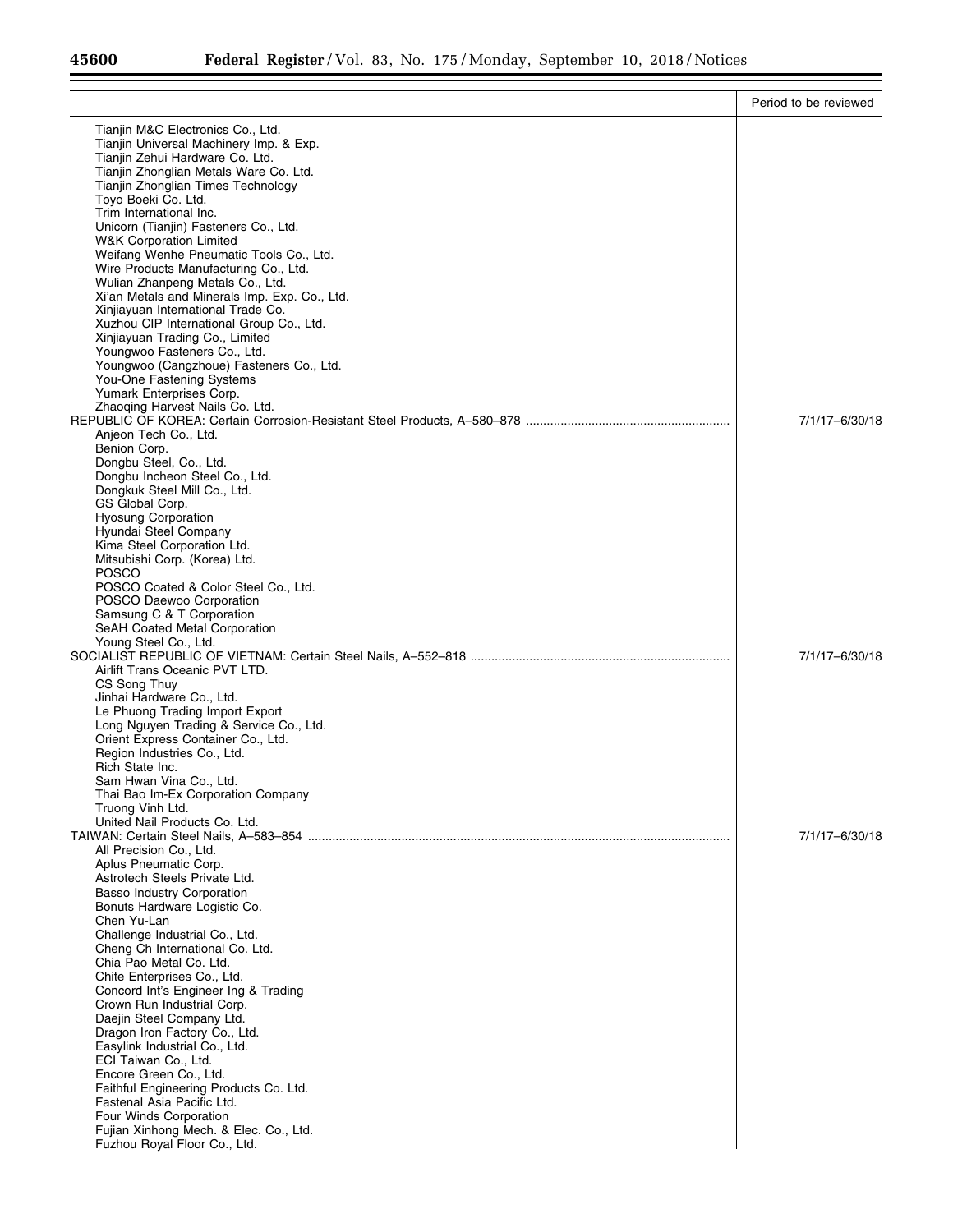| Fuzhou Top Golden Import & Export Co.<br>General Merchandise Consolidators<br>Ginfa World Co. Ltd.<br>Gloex Company<br>Home Value Co., Ltd. |                |
|---------------------------------------------------------------------------------------------------------------------------------------------|----------------|
|                                                                                                                                             |                |
|                                                                                                                                             |                |
|                                                                                                                                             |                |
|                                                                                                                                             |                |
| Hi-Sharp Industrial Corp. Ltd.                                                                                                              |                |
| Hor Liang Industrial Corp.                                                                                                                  |                |
| Hyup Sung Indonesia                                                                                                                         |                |
| Inmax Industries Sdn. Bhd.                                                                                                                  |                |
| Inmax Sdn. Bhd.<br>Interactive Corp.                                                                                                        |                |
| J C Grand Corporation                                                                                                                       |                |
| Jet Crown International Co., Ltd.                                                                                                           |                |
| Jade Shuttle Enterprise Co., Ltd.                                                                                                           |                |
| Jia Jue Industry Co. Ltd.<br>Jinhai Hardware Co., Ltd.                                                                                      |                |
| Jinsco International Corp.                                                                                                                  |                |
| Korea Wire Co., Ltd.                                                                                                                        |                |
| Liang Chyuan Industrial Co., Ltd.                                                                                                           |                |
| Locksure Inc.<br>Lu Kang Hand Tools Industrial Co., Ltd.                                                                                    |                |
| Linkwell Industry Co., Ltd.                                                                                                                 |                |
| Master United Corp.                                                                                                                         |                |
| Nailermate Enterprise Corporation                                                                                                           |                |
| Newrex Screw Corporation<br>NS International Ltd.                                                                                           |                |
| Noble Shipping Pvt. Ltd.                                                                                                                    |                |
| Pacific Concord Internaional Ltd.                                                                                                           |                |
| Panther T&H Industry Co.                                                                                                                    |                |
| Patek Tool Co., Ltd.<br>Point Edge Corp.                                                                                                    |                |
| President Industrial Inc.                                                                                                                   |                |
| Pronto Great China Corp.                                                                                                                    |                |
| Pro-Team Coil Nail Enterprise Inc.                                                                                                          |                |
| PT Enterprise Inc.<br>Romp Coil Nail Industries Inc.                                                                                        |                |
| Region Industries Co., Ltd.                                                                                                                 |                |
| Region System Sdn. Bhd.                                                                                                                     |                |
| Region International Co. Ltd.                                                                                                               |                |
| Star World Product and Trading Co., Ltd.                                                                                                    |                |
| Shanxi Pioneer Hardware Industrial Co., Ltd.<br>Shinn Chuen Corp.                                                                           |                |
| Six-2 Fastener Imports Inc.                                                                                                                 |                |
| Taiwan Wakisangyo Co. Ltd.                                                                                                                  |                |
| Taiwan Shan Yin Int'l Co. Ltd.                                                                                                              |                |
| <b>Techart Mechinal Corporation</b><br>Test-Rite Int'l Co., Ltd.                                                                            |                |
| Trans-Top Enterprise Co., Ltd.                                                                                                              |                |
| Transworld Transporation Co., Ltd.                                                                                                          |                |
| Trim International Inc.                                                                                                                     |                |
| Tsi-Translink (Taiwan) Co. Ltd.<br>U-Can-Do Hardware Corp.                                                                                  |                |
| UJL Industries Co., Ltd.                                                                                                                    |                |
| Unicatch Industrial Co. Ltd.                                                                                                                |                |
| Universal Power Shipping Ltd.                                                                                                               |                |
| Vanguard International Co., Ltd.<br>VIM International Enterprise Co., Ltd.                                                                  |                |
| <b>Vision Exporters</b>                                                                                                                     |                |
| Wictory Co. Ltd.                                                                                                                            |                |
| Wattson Fastner Group Inc.                                                                                                                  |                |
| Wumax Industry Co., Ltd.<br>Yeh Fong Hsin                                                                                                   |                |
| Yehdyi Enterprise Co., Ltd.                                                                                                                 |                |
| Yu Tai World Co., Ltd.                                                                                                                      |                |
|                                                                                                                                             | 7/1/17-6/30/18 |
| Properity Tieh Enterprise Co., Ltd.                                                                                                         |                |
| Sheng Yu Steel Co., Ltd.<br>Synn Industrial Co., Ltd.                                                                                       |                |
| Yieh Phui Enterprise Co., Ltd.                                                                                                              |                |
|                                                                                                                                             | 7/1/17-6/30/18 |
| Nan Ya Plastics Corporation                                                                                                                 |                |
| Shinkong Materials Technology Corporation                                                                                                   | 7/1/17-6/30/18 |
| Jinan Mech Piping Technology Co., Ltd.                                                                                                      |                |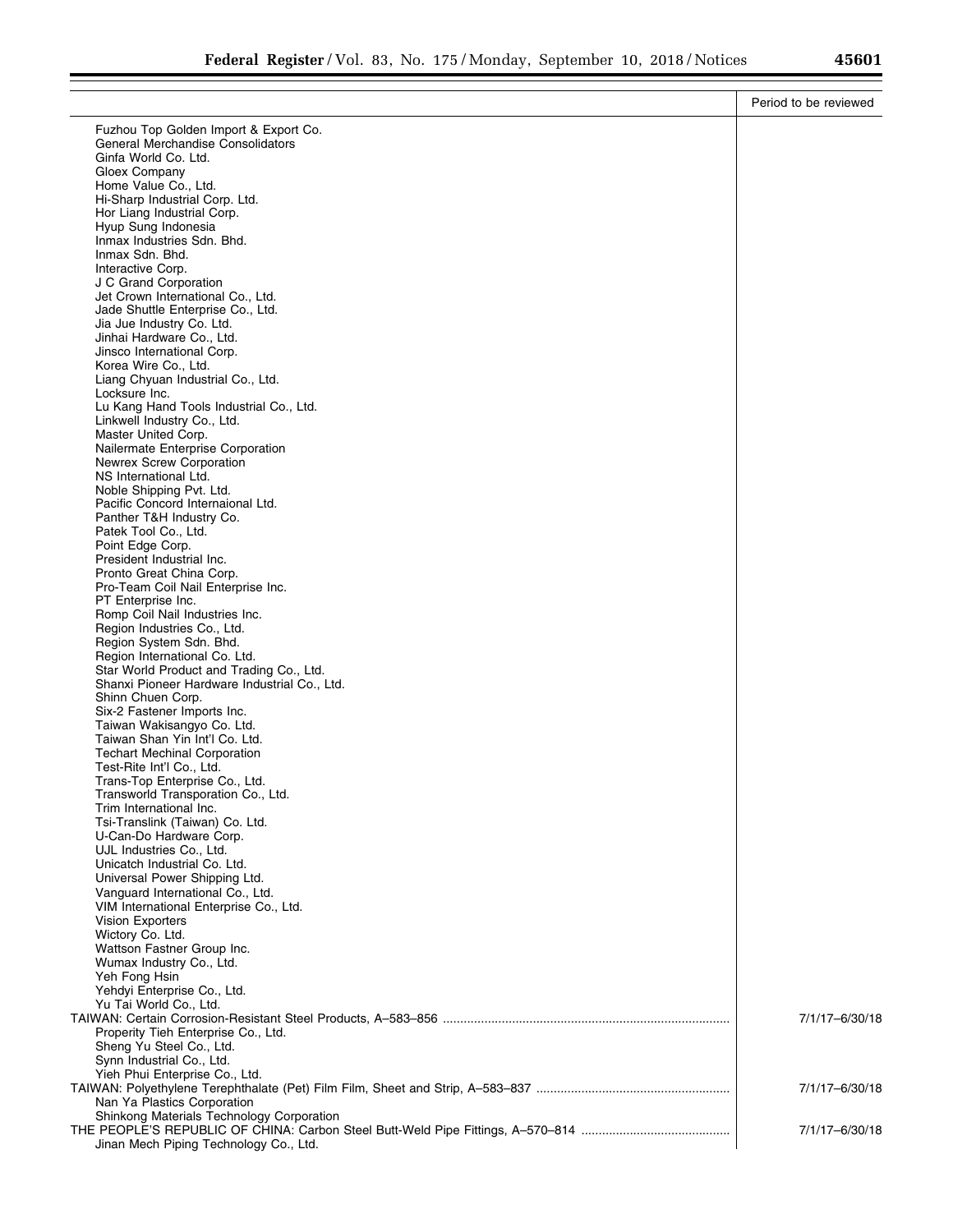|                                                                                                | Period to be reviewed |
|------------------------------------------------------------------------------------------------|-----------------------|
| Pantech Steel Industries SDN BHD                                                               |                       |
|                                                                                                | 7/1/17-6/30/18        |
| A&T Industry Co., Ltd.                                                                         |                       |
| Allied Transport System Inc.                                                                   |                       |
| AM Global Shipping Lines<br>Ample Star Enterprises                                             |                       |
| Apex Maritime (Tianjin) Co., Ltd.                                                              |                       |
| Artson Fuzhou Co., Ltd.                                                                        |                       |
| Baoshan Iron & Steel Co., Ltd.                                                                 |                       |
| Bazhou Dongsheng Hot-Dipped Galvanzied Steel Pipe Co., Ltd.                                    |                       |
| Bazhou Zhuofa Steel Pipe Co. Ltd.                                                              |                       |
| Beijing Bell Plumbing Manufacturing Ltd<br>Beijing Jia Mei Ao Trade Co., Ltd.                  |                       |
| Beijing Jia Mei Ao Trade Limited                                                               |                       |
| Beijing Jinghua Shungi Trading Co., Ltd.                                                       |                       |
| Beijing Jinghua Global Trading Co.                                                             |                       |
| Beijing Kaishengao Import & Export                                                             |                       |
| Beijing Kang Jie Kong International Cargo Agent Co., Ltd.                                      |                       |
| Beijing Sai Lin Ke Hardware Co., Ltd.<br>Beijing Zhongxingtong Technology Company Limted       |                       |
| Benxi Northern Steel Pipes, Co. Ltd.                                                           |                       |
| Benxi Northern Pipes Co., Ltd.                                                                 |                       |
| Bestar Steel Co., Ltd.                                                                         |                       |
| Boyu M/E Company Limited                                                                       |                       |
| Cangzhou Huasheng Modern Casting Company Limited                                               |                       |
| Chaoteng Group Ltd.                                                                            |                       |
| CI Consolidators Services Limited<br>CNOOC Kingland Pipeline Co., Ltd.                         |                       |
| Dalian Brollo Steel Tubes Ltd.                                                                 |                       |
| Dalian Shipbuilding Import Export Company                                                      |                       |
| DSC Quanzhou Dongshan Machine Co., Ltd                                                         |                       |
| ETCO (China) International Trading Co., Ltd.                                                   |                       |
| Etco International Trading Co., Ltd.                                                           |                       |
| Feel Light Co., Ltd.<br>Giant-Move Equipment Co., Ltd.                                         |                       |
| Guangdong Walsall Steel Pipe Industrial Co., Ltd.                                              |                       |
| Guangzhou Juyi Steel Pipe Co., Ltd.                                                            |                       |
| Hainan Standard Stone Company Ltd.                                                             |                       |
| Hangzhou Chaoteng International                                                                |                       |
| Hangzhou Shunlan Trading Company Limited                                                       |                       |
| Hebei Machinery Import & Export Co., Ltd.<br>Hebei Metals & Engineering Products Co., Ltd.     |                       |
| Hefei Ziking Steel Pipe Co., Ltd.                                                              |                       |
| Hengshui Jinghua Steel Pipe Co., Ltd.                                                          |                       |
| Hengyang Valin Steel Tube Group Trading Co. Ltd.                                               |                       |
| Herede Engineering Ltd.                                                                        |                       |
| Hubei Xin Yegang Special Tube Co.<br>Hulado City Steel Pipe Industrial Co., Ltd.               |                       |
| Huludao City Steel Pipe Industrial                                                             |                       |
| Hunan Henyang Steel Tube (Group) Co., Ltd.                                                     |                       |
| Jiangsu Changbao Steel Tube Co., Ltd.                                                          |                       |
| Jiangsu Hen-Yuan Garden Supplies Company Ltd.                                                  |                       |
| Jiangsu Yulong Steel Pipe Co., Ltd.                                                            |                       |
| Jiangsu Zhongheng Dyeing & Finishing Co., Ltd.                                                 |                       |
| Jiangyin Jianye Metal Products Co., Ltd.<br>Jinan Meide Casting Co. Ltd.                       |                       |
| Jinan Meide Piping Technology Company Ltd.                                                     |                       |
| Jiangsu Guoqiang Zinc-Plating Industrial Company, Ltd.                                         |                       |
| Kun Shan Sandia Special Steel Pipe Co., Ltd.                                                   |                       |
| Kunshan City Yuan Han Electronic Co., Ltd.                                                     |                       |
| Kunshan Lets Win Steel Machinery Co., Ltd.                                                     |                       |
| Kunshan Taiheiyo Precision Machinery Co., Ltd.<br>LF Logistics (China) Co., Ltd.               |                       |
| Lianji Chemical Industry Co Limted                                                             |                       |
| Liaoning Northern Steel Pipe Co., Ltd.                                                         |                       |
| Longyou Yilaida Electric Appliance Co., Ltd.                                                   |                       |
| Myriad Treasure Trading Co., Ltd                                                               |                       |
| Nb Bedding & Living Company Limited                                                            |                       |
| Ningbo Acei Screw Plug Inc.                                                                    |                       |
| Ningbo Haishu Jiayong Xingyo Import & Export Co., Ltd.<br>Ningbo Sunny Foreign Trade Co., Ltd. |                       |
| Orient Express Container Co., Ltd.                                                             |                       |
| Pacific Star Express Corporation                                                               |                       |
| Pangang Chengdu Group Iron & Steel Co., Ltd.                                                   |                       |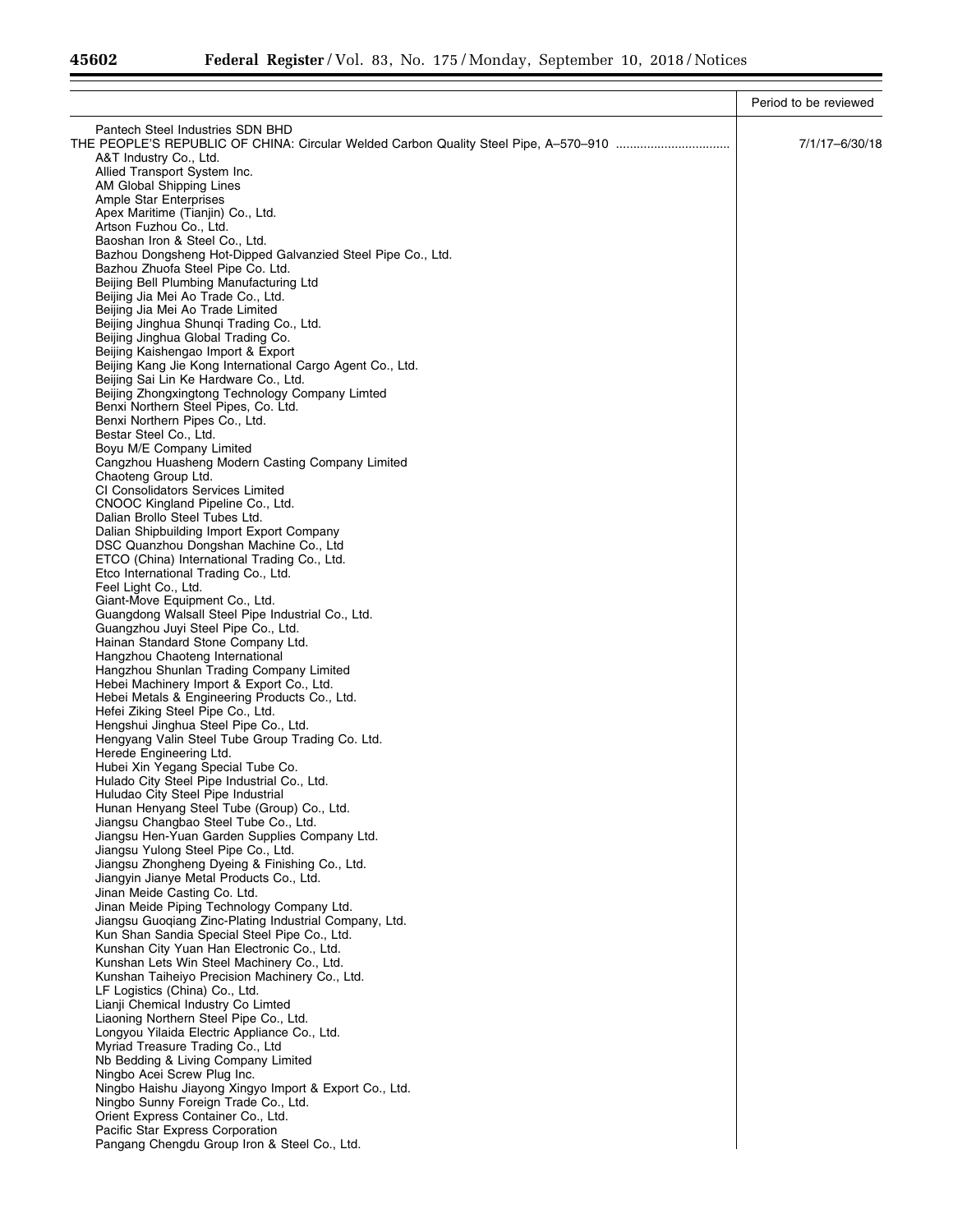۰

|                                                                                                     | Period to be reviewed |
|-----------------------------------------------------------------------------------------------------|-----------------------|
| Panyu Chu Kong Steel Pipe Co., Ltd.                                                                 |                       |
| Pudong Prime International Company Limited                                                          |                       |
| Qingdao Ocean Master Steel & Plastic Co., Ltd.                                                      |                       |
| Qingdao Xiangxing Steel Pipe Co., Ltd.                                                              |                       |
| Qingdao Yongjie Import & Export Co., Ltd.                                                           |                       |
| Ritime Group Inc.<br>Rizhao Xingye Import & Export Co., Ltd.                                        |                       |
| <b>Rogers Corporation</b>                                                                           |                       |
| Shandong Liancheng Auto Parts Company                                                               |                       |
| Shandong Xinyuan Group Co., Ltd.                                                                    |                       |
| Shanghai Freeland International Trading Co. Ltd.                                                    |                       |
| Shanghai Golden Bridge Int'l Logistic Co., Ltd.                                                     |                       |
| Shanghai ITPC Import & Export Co. Ltd<br>Shanghai Metals & Minerals Import & Export Corporation     |                       |
| Shanghai Pudong International Transporation                                                         |                       |
| Shanghai Wor-Biz Trading Co., Ltd.                                                                  |                       |
| Shanghai Zhongyou TIPO Steel Pipe Co., Ltd.                                                         |                       |
| Shaoxing Xinyue Trade Co., Ltd.                                                                     |                       |
| Shenyang Boyu M/E Co., Ltd.<br>Shenyang Machinery Import & Export Co., Ltd.                         |                       |
| Shijiazhuang Zhongqing Imp & Exp Co., Ltd.                                                          |                       |
| Sichuan Y&J Industries Company Limited                                                              |                       |
| Spat Steel International Hong Kong Limited                                                          |                       |
| Suzhou Hongsheng Lighting Products Co. Ltd                                                          |                       |
| Tangshan Fengnan District Xinlida Steel Pipe Co., Ltd.<br>The Huludao Steel Tube Industry Co., Ltd. |                       |
| Tianjin Baolai Int'l Trade Co., Ltd.                                                                |                       |
| Tianjin Haoyou Industry Trade Co., Ltd.                                                             |                       |
| Tianjin Hongshengxiang Paper Company                                                                |                       |
| Tianjin Lifengyuanda Steel Group Co. Ltd.                                                           |                       |
| Tianjin Lituo Steel Products Co., Ltd.                                                              |                       |
| Tianjin Longshenghua Import & Export<br>Tianjin No. 1 Steel Rolled Co., Ltd.                        |                       |
| Tianjin Pipe International Economic & Trading Corporation                                           |                       |
| Tianjin Ruitong Steel Co., Ltd.                                                                     |                       |
| Tianjin Shenzhoutong Steel Pipe Co., Ltd.                                                           |                       |
| Tianjin Shuangjie Steel Pipe Co., Ltd.                                                              |                       |
| Tianjin Vision International Trading Co., Ltd.<br>Tianjin Xingyuda Import and Export Co., Ltd.      |                       |
| Tianjin Xingyunda Steel Pipe Co., Ltd.                                                              |                       |
| Tianjin Yayi Industrial Co., Ltd.                                                                   |                       |
| Translink Shipping, Inc.                                                                            |                       |
| Weifang East Steel Pipe Co., Ltd.                                                                   |                       |
| Wisco And Crm Wuhan Materials & Trading Co., Ltd.<br>Wuhan Bosen Trade Co., Ltd.                    |                       |
| Wuxi Eric Steel Pipe Co., Ltd.                                                                      |                       |
| Wuxi Fastube Industry Co., Ltd.                                                                     |                       |
| Wuxi Marca International Imports And Exports                                                        |                       |
| Xuzhou Global Pipe & Fitting Manufacturing Co., Ltd.                                                |                       |
| Xuzhou Guang Huan Steel Tube Products Co., Ltd.<br>Xuzhou Yongsheng Pipe & Fitting Co., Ltd.        |                       |
| Yangzhou Lontrin Steel Tube Co., Ltd.                                                               |                       |
| Zhangjiagang Hengchang Welding Materials Co., Ltd.                                                  |                       |
| Zhangjiangang Zhongyuan Pipe-Making Co., Ltd.                                                       |                       |
| Zhejiang Kingland Pipeline Industry Co., Ltd.                                                       |                       |
| Zhejiang Machinery & Equipment Import & Export Co., Ltd.                                            |                       |
| Zhejiang Jingli Bearing Technology Co., Ltd.                                                        | 6/1/17-5/31/18        |
|                                                                                                     | 7/1/17-6/30/18        |
| A.H.A. International Co., Ltd.                                                                      |                       |
| CP Kelco (Shandong) Biological Company Limited                                                      |                       |
| Deosen Biochemical (Ordos), Ltd.                                                                    |                       |
| Deosen Biochemical Ltd.<br>Hebei Xinhe Biochemical Co. Ltd.                                         |                       |
| Inner Mongolia Fufeng Biotechnologies Co., Ltd.                                                     |                       |
| Inner Mongolia Jianlong Biochemical Co., Ltd.                                                       |                       |
| Jianlong Biotechnology Co., Ltd.                                                                    |                       |
| Langfang Meihua Bio-Technology Co., Ltd.                                                            |                       |
| Meihua Group International Trading (Hong Kong) Limited                                              |                       |
| Neimenggu Fufeng Biotechnologies Co., Ltd.                                                          |                       |
| Shandong Fufeng Fermentation Co., Ltd.<br>Shanghai Smart Chemicals Co. Ltd.                         |                       |
| Xinjiang Fufeng Biotechnologies Co., Ltd.                                                           |                       |
| Xinjiang Meihua Amino Acid Co., Ltd.                                                                |                       |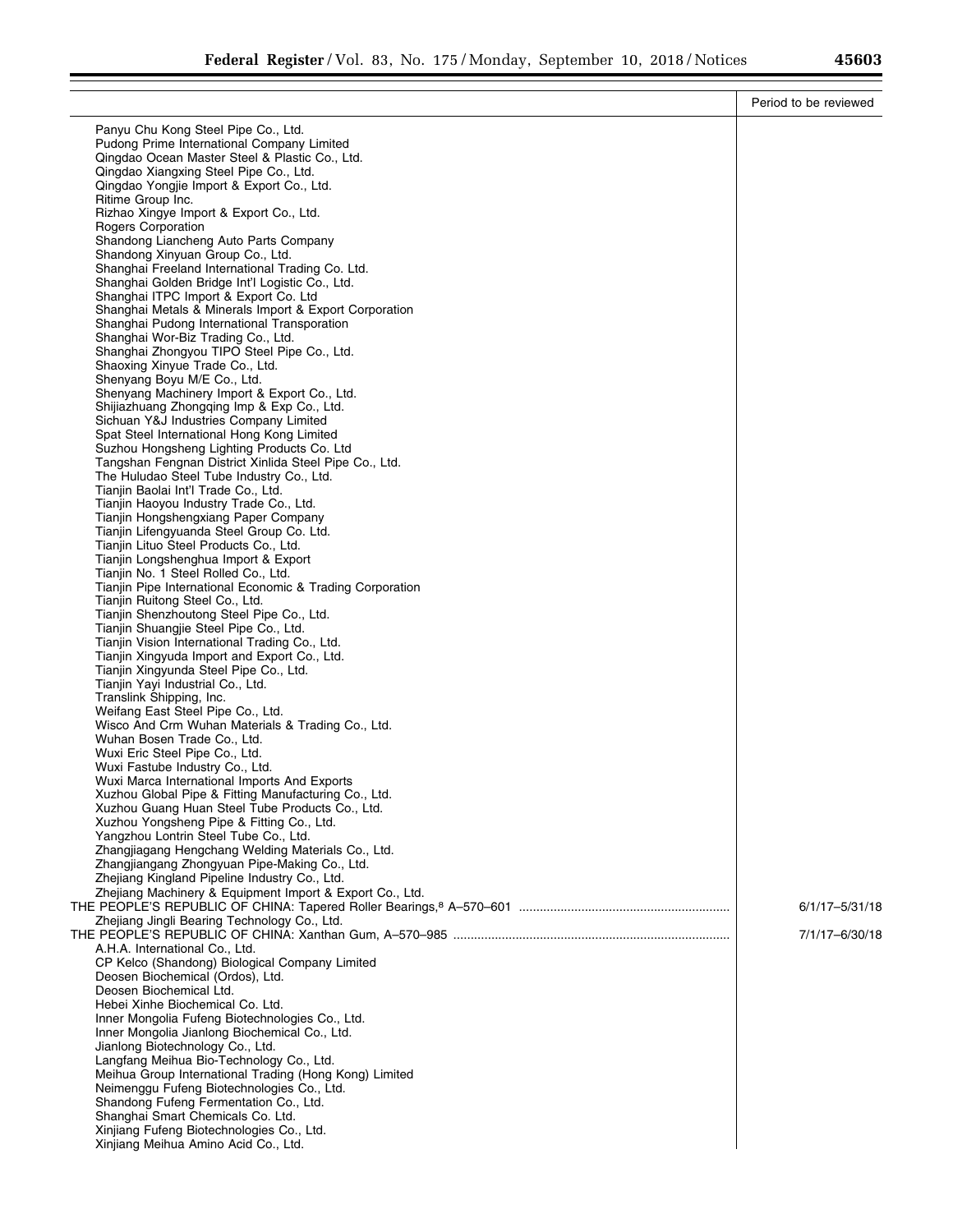|                                                                                                       | Period to be reviewed |
|-------------------------------------------------------------------------------------------------------|-----------------------|
|                                                                                                       | 3/7/17-6/30/18        |
| Icdas Celik Enerji Tersane ve Ulasim Sanayi A.S.<br>Colakoglu Dis Ticaret A.S.                        |                       |
| Colakoglu Metalurji A.S.                                                                              |                       |
| Habas Sinai ve Tibbi Gazlar Istihsal Endustrisi A.S.<br>Kaptan Demir Celik Endustrisi ve Ticaret A.S. |                       |
| Kaptan Metal Dis Ticaret ve Nakliyat A.S.                                                             |                       |
| <b>Countervailing Duty Proceedings</b>                                                                |                       |
|                                                                                                       | 1/1/17-12/31/17       |
| Uttam Galva Steels Limited                                                                            | 1/1/17-12/31/17       |
| Ester Industries Limited                                                                              |                       |
| Garware Polyester Ltd.<br>Jindal Poly Films, Ltd                                                      |                       |
| MTZ Polyesters Ltd.                                                                                   |                       |
| Polyplex Corporation Ltd.<br><b>SRF Limited</b>                                                       |                       |
| Uflex Ltd.                                                                                            |                       |
| Vacmet India Limited                                                                                  |                       |
| G.R.A.M.M. S.r.I.                                                                                     | 1/1/17-12/31/17       |
| Industria Alimentare Colavita, S.p.A.                                                                 |                       |
| Tesa SrL                                                                                              | 1/1/17-12/31/17       |
| Bukook Steel Co., Ltd.                                                                                |                       |
| <b>CJ Korea Express</b><br>DK Dongshin Co., Ltd.                                                      |                       |
| Dongbu Steel Co., Ltd.                                                                                |                       |
| Dongbu Incheon Steel Co., Ltd.                                                                        |                       |
| Dongbu Express<br>Dongkuk Steel Mill Co., Ltd.                                                        |                       |
| Hongyi (HK) Hardware Products Co., Ltd.                                                               |                       |
| Hyundai Glovis Co., Ltd.<br>Hyundai Steel Company                                                     |                       |
| Jeil Sanup Co., Ltd.                                                                                  |                       |
| Mitsubishi International Corp.<br><b>POSCO</b>                                                        |                       |
| POSCO C&C                                                                                             |                       |
| POSCO Daewoo Corp.                                                                                    |                       |
| POSCO P&S<br>Sejung Shipping Co., Ltd.                                                                |                       |
| <b>SeAH Steel</b>                                                                                     |                       |
| Seil Steel Co., Ltd.<br>SK Networks Co., Ltd.                                                         |                       |
| Soon Hong Trading Co., Ltd.                                                                           |                       |
| Taisan Construction Co., Ltd.                                                                         |                       |
| TCC Steel Co., Ltd.<br>Union Steel Manufacturing Co., Ltd.                                            |                       |
| Young Sun Steel Co.                                                                                   |                       |
| Airlift Trans Oceanic PVT LTD.                                                                        | 1/1/17-12/31/17       |
| CS Song Thuy                                                                                          |                       |
| Jinhai Hardware Co., Ltd.<br>Le Phoung Trading Import Export                                          |                       |
| Long Nguyen Trading & Service Co., Ltd.                                                               |                       |
| Orient Express Container Co., Ltd.                                                                    |                       |
| Region Industries Co., Ltd.<br>Rich State Inc.                                                        |                       |
| Sam Hwan Vina Co., Ltd.                                                                               |                       |
| Thai Bao Im-Ex Corporation<br>Truong Vingh Ltd.                                                       |                       |
| United Nail Products Co. Ltd.                                                                         |                       |
|                                                                                                       | 1/1/17-12/31/17       |
| Yangzhou Shengde Crafts Co., Ltd                                                                      | 1/1/17-12/31/17       |
| A&T Industry Co., Ltd.                                                                                |                       |
| Allied Transport System Inc.<br>AM Global Shipping Lines                                              |                       |
| <b>Ample Star Enterprises</b>                                                                         |                       |
| Apex Maritime (Tianjin) Co., Ltd.<br>Artson Fuzhou Co., Ltd.                                          |                       |
| Baoshan Iron & Steel Co., Ltd.                                                                        |                       |
| Bazhou Dongsheng Hot-Dipped Galvanzied Steel Pipe Co., Ltd.                                           |                       |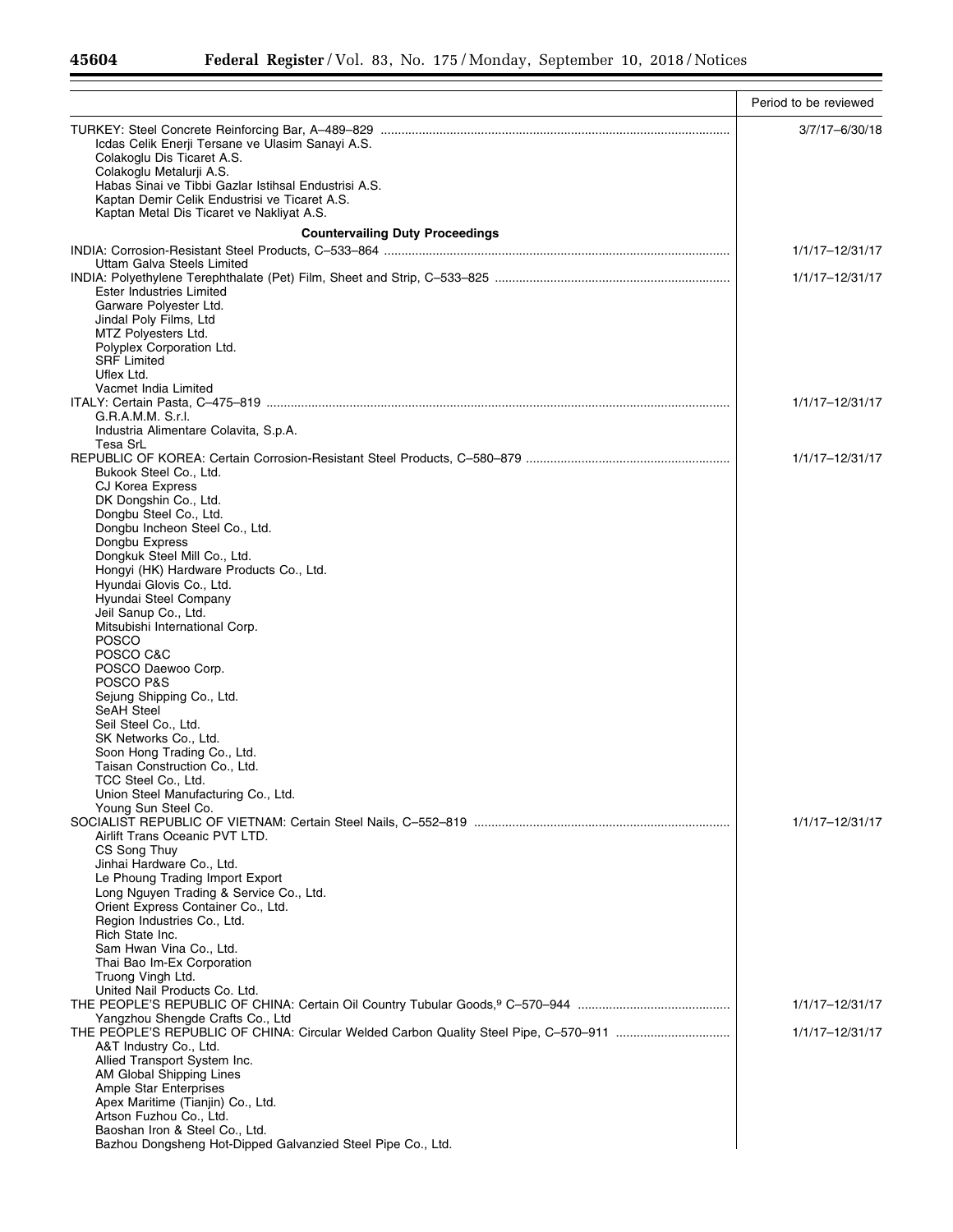|                                                                                                 | Period to be reviewed |
|-------------------------------------------------------------------------------------------------|-----------------------|
| Bazhou Zhuofa Steel Pipe Co. Ltd.                                                               |                       |
| Beijing Bell Plumbing Manufacturing Ltd                                                         |                       |
| Beijing Jia Mei Ao Trade Co., Ltd.                                                              |                       |
| Beijing Jinghua Global Trading Co.                                                              |                       |
| Beijing Jinghua Shungui Trading Co., Ltd.                                                       |                       |
| Beijing Kaishengao Import & Export<br>Beijing Kang Jie Kong International Cargo Agent Co., Ltd. |                       |
| Beijing Sai Lin Ke Hardware Co., Ltd.                                                           |                       |
| Beijing Zhongxingtong Technology Company Limted                                                 |                       |
| Benxi Northern Pipes Co., Ltd.                                                                  |                       |
| Benxi Northern Steel Pipes, Co. Ltd.                                                            |                       |
| Bestar Steel Co., Ltd.<br>Cangzhou Huasheng Modern Casting Company Limited                      |                       |
| Chaoteng Group Ltd.                                                                             |                       |
| CI Consolidators Services Limited                                                               |                       |
| CNOOC Kingland Pipeline Co., Ltd.                                                               |                       |
| Dalian Brollo Steel Tubes Ltd.                                                                  |                       |
| Dalian Shipbuilding Import Export Company                                                       |                       |
| DSC Quanzhou Dongshan Machine Co., Ltd.<br>ETCO (China) International Trading Co., Ltd.         |                       |
| Etco International Trading Co., Ltd.                                                            |                       |
| Feel Light Co., Ltd.                                                                            |                       |
| Giant-Move Equipment Co., Ltd.                                                                  |                       |
| Guangdong Walsall Steel Pipe Industrial Co., Ltd.                                               |                       |
| Guangzhou Juyi Steel Pipe Co., Ltd<br>Hainan Standard Stone Company Ltd.                        |                       |
| Hangzhou Chaoteng International                                                                 |                       |
| Hangzhou Shunlan Trading Company Limited                                                        |                       |
| Hebei Machinery Import & Export Co., Ltd.                                                       |                       |
| Hebei Metals & Engineering Products Co., Ltd.                                                   |                       |
| Hefei Ziking Steel Pipe Co., Ltd.<br>Hengshui Jinghua Steel Pipe Co., Ltd.                      |                       |
| Hengyang Valin Steel Tube Group Trading Co. Ltd.                                                |                       |
| Herede Engineering Ltd.                                                                         |                       |
| Hubei Xin Yegang Special Tube Co.                                                               |                       |
| Huluado City Steel Pipe Industrial Co., Ltd.                                                    |                       |
| Hunan Henyang Steel Tube (Group) Co., Ltd.<br>Jiangsu Changbao Steel Tube Co., Ltd.             |                       |
| Jiangsu Guoqiang Zinc-Plating Industrial Company, Ltd.                                          |                       |
| Jiangsu Hen-Yuan Garden Supplies Company Ltd.                                                   |                       |
| Jiangsu Yulong Steel Pipe Co., Ltd.                                                             |                       |
| Jiangsu Zhongheng Dyeing & Finishing Co., Ltd.                                                  |                       |
| Jiangyin Jianye Metal Products Co., Ltd.<br>Jinan Meide Casting Co. Ltd.                        |                       |
| Jinan Meide Piping Technology Company Ltd.                                                      |                       |
| Kun Shan Sandia Special Steel Pipe Co., Ltd.                                                    |                       |
| Kushan City Yuan Han Electronic Co., Ltd.                                                       |                       |
| Kushan Lets Win Steel Machinery Co., Ltd.                                                       |                       |
| Kushan Taiheiyo Precision Machinery Co., Ltd.<br>LF Logistics (China) Co., Ltd.                 |                       |
| Lianji Chemical Industry Co Limited                                                             |                       |
| Liaoning Northern Steel Pipe Co., Ltd.                                                          |                       |
| Longyou Yilaida Electric Appliance Co., Ltd.                                                    |                       |
| Myriad Treasure Trading Co., Ltd.                                                               |                       |
| Nb Bedding & Living Company Limited                                                             |                       |
| Ningbo Acei Screw Plug Inc.<br>Ningbo Haishu Jiayong Xingyo Import & Export Co., Ltd.           |                       |
| Ningbo Sunny Foreign Trade Co., Ltd.                                                            |                       |
| Orient Express Container Co., Ltd.                                                              |                       |
| Pacific Star Express Corporation                                                                |                       |
| Pangang Chengdu Group Iron & Steel Co., Ltd.                                                    |                       |
| Panyu Chu Kong Steel Pipe Co., Ltd.<br>Pudong Prime International Company Limited               |                       |
| Qingdao Ocean Master Steel & Plastic Co., Ltd.                                                  |                       |
| Qingdao Xiangxing Steel Pipe Co., Ltd.                                                          |                       |
| Qingdao Yongjie Import & Export Co., Ltd.                                                       |                       |
| Ritime Group Inc.                                                                               |                       |
| Rizhao Xingye Import & Export Co., Ltd.                                                         |                       |
| <b>Rogers Corporation</b><br>Shandong Liancheng Auto Parts Company                              |                       |
| Shandong Xinyuan Group Co., Ltd.                                                                |                       |
| Shanghai Freeland International Trading Co. Ltd.                                                |                       |
| Shanghai Golden Bridge Int'l Logistic Co., Ltd.                                                 |                       |
| Shanghai ITPC Import & Export Co. Ltd.                                                          |                       |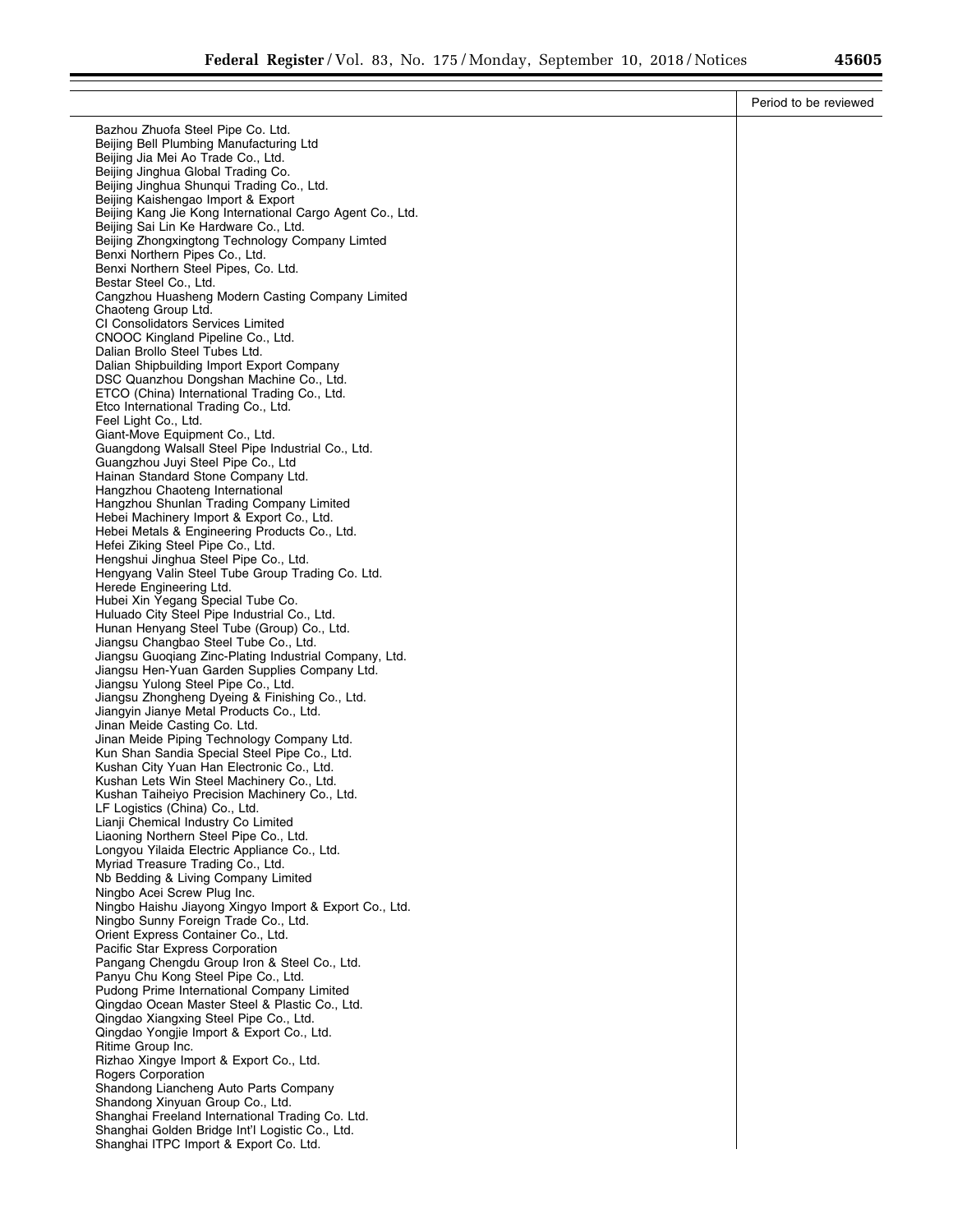|                                                                                 | Period to be reviewed |
|---------------------------------------------------------------------------------|-----------------------|
| Shanghai Metals & Minerals Import & Export Corporation                          |                       |
| Shanghai Pudong International Transporation                                     |                       |
| Shanghai Wor-Biz Trading Co., Ltd.                                              |                       |
| Shanghai Zhongyou TIPO Steel Pipe Co., Ltd.                                     |                       |
| Shaoxing Xinyue Trade Co., Ltd.                                                 |                       |
| Shenyang Boyu M/E Co., Ltd Boyu M/E Company Limited                             |                       |
| Shenyang Machinery Import & Export Co., Ltd.                                    |                       |
| Shijiazhuang Zhongqing Imp & Exp Co., Ltd.                                      |                       |
| Sichuan Y&J Industries Company Limited                                          |                       |
| Spat Steel International Hong Kong Limited                                      |                       |
| Suzhou Hongsheng Lighting Products Co. Ltd.                                     |                       |
| Tangshan Fengnan District Xinlida Steel Pipe Co., Ltd.                          |                       |
| The Huludao Steel Tube Industry Co., Ltd.                                       |                       |
| Tianjin Baolai International Trade Co., Ltd.                                    |                       |
| Tianjin Haoyou Industry Trade Co., Ltd.                                         |                       |
| Tianjin Hongshengxiang Paper Company                                            |                       |
| Tianjin Lifengyuanda Steel Group Co. Ltd.                                       |                       |
| Tianjin Lituo Steel Products Co., Ltd.                                          |                       |
| Tianjin Longshenghua Import & Export                                            |                       |
| Tianjin No. 1 Steel Rolled Co., Ltd.                                            |                       |
| Tianjin Pipe International Economic & Trading Corporation                       |                       |
| Tianjin Ruitong Steel Co., Ltd.                                                 |                       |
| Tianjin Shenzhoutong Steel Pipe Co., Ltd.                                       |                       |
| Tianjin Shuangjie Steel Pipe Co., Ltd.                                          |                       |
| Tianjin Vision International Trading Co., Ltd.                                  |                       |
| Tianjin Xingyuda Import and Export Co., Ltd.                                    |                       |
| Tianjin Xingyunda Steel Pipe Co., Ltd.                                          |                       |
| Tianjin Yayi Industrial Co., Ltd.                                               |                       |
| Translink Shipping, Inc.                                                        |                       |
| Weifang East Steel Pipe Co., Ltd.                                               |                       |
| WISCO & CRM Wuhan Materials & Trading Co., Ltd.                                 |                       |
| Wuhan Bosen Trade Co., Ltd.                                                     |                       |
| Wuxi Eric Steel Pipe Co., Ltd.                                                  |                       |
| Wuxi Fastube Industry Co., Ltd.<br>Wuxi Marca International Imports and Exports |                       |
| Xuzhou Global Pipe & Fitting Manufacturing Co., Ltd.                            |                       |
| Xuzhou Guang Huan Steel Tube Products Co., Ltd.                                 |                       |
| Xuzhou Yongsheng Pipe & Fitting Co., Ltd.                                       |                       |
| Yangzhou Lontrin Steel Tube Co., Ltd.                                           |                       |
| Zhangjiagang Hengchang Welding Materials Co., Ltd.                              |                       |
| Zhangjiangang Zhongyuan Pip-Making Co., Ltd.                                    |                       |
| Zhejiang Kingland Pipeline Industry Co., Ltd.                                   |                       |
| Zhejiang Machinery & Equipment Import & Export Co., Ltd.                        |                       |
|                                                                                 | 3/1/17-12/31/17       |
| Habas Sinai ve Tibbi Gazlar Istihsal Endustrisi A.S.                            |                       |

# **Suspension Agreements**

#### None.

5Excluded from the order are certain steel nails from Korea both produced and exported by any combinations of the following: Jinheung Steel Corporation, Jinsco International Corporation, and Duo-Fast Korea Co., Ltd. *See Certain Steel Nails from the Republic of Korea, Malaysia, the Sultanate of Oman, Taiwan, and the Socialist Republic of Vietnam: Antidumping Duty Order,* 80 FR 39994 (July 13, 2015). Accordingly, we are initiating this administrative review with respect to certain steel nails (1) produced by Jinheung Steel Corporation, Jinsco International Corporation, or Duo-Fast Korea Co., Ltd., and exported by any other company other than these three companies, or (2) produced by any other company other than these three companies and exported by Jinheung Steel Corporation, Jinsco International Corporation, or Duo-Fast Korea Co., Ltd.

# **Duty Absorption Reviews**

During any administrative review covering all or part of a period falling between the first and second or third and fourth anniversary of the publication of an antidumping duty order under 19 CFR 351.211 or a determination under 19 CFR 351.218(f)(4) to continue an order or suspended investigation (after sunset review), the Secretary, if requested by a domestic interested party within 30 days of the date of publication of the notice of initiation of the review, will determine whether antidumping duties have been absorbed by an exporter or

producer subject to the review if the subject merchandise is sold in the United States through an importer that is affiliated with such exporter or producer. The request must include the name(s) of the exporter or producer for which the inquiry is requested.

## **Gap Period Liquidation**

For the first administrative review of any order, there will be no assessment of antidumping or countervailing duties on entries of subject merchandise entered, or withdrawn from warehouse, for consumption during the relevant provisional-measures ''gap'' period, of the order, if such a gap period is applicable to the POR.

# **Administrative Protective Orders and Letters of Appearance**

Interested parties must submit applications for disclosure under

<sup>4</sup>The name of the company listed above was misspelled in the initiation notice that published on July 12, 2018 (83 FR 32270). The correct spelling of the company name is listed in this notice.

<sup>6</sup> *Id.* 

<sup>7</sup> *Id.* 

<sup>8</sup>The name of the company listed above was misspelled in the initiation notice that published on August 10, 2018 (83 FR 39688). The correct spelling of the company name is listed in this notice.

<sup>&</sup>lt;sup>9</sup>The company name listed above was inadvertently omitted from the initiation notice that published on March 16, 2018 (83 FR 11685).